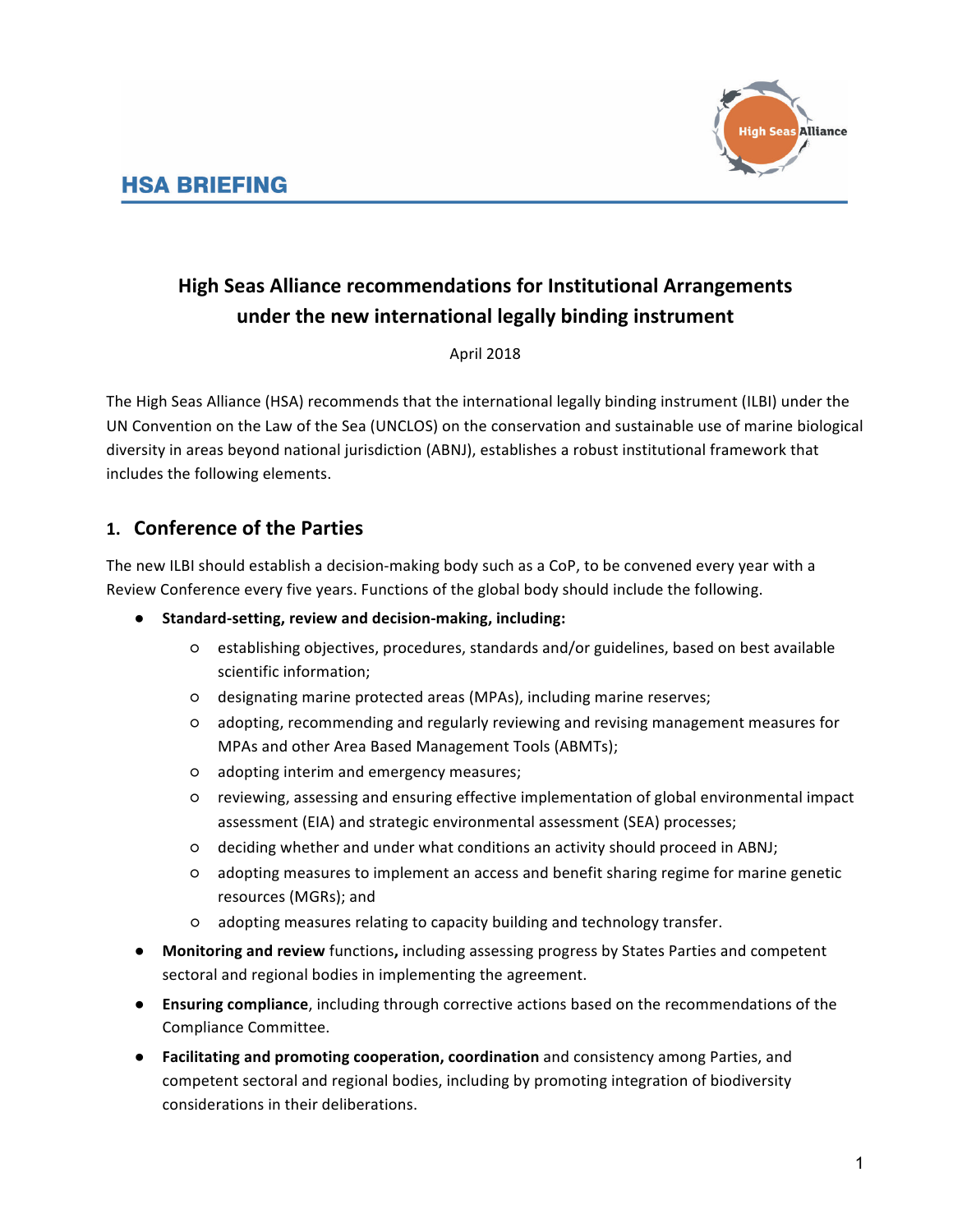- Administering a global information repository such as a **clearing-house mechanism**.
- Adopting **amendments** to the instrument and its annexes.
- **•** Designating **subsidiary bodies** necessary to achieve the objectives of the instrument.
- Adopting **programmes of work and budgets**.
- Overseeing the development of a **financial mechanism** to support the implementation of the objectives of the instrument.
- Other functions identified in the instrument.

#### **2. Decision-making**

- 1. Decisions at the CoP should be taken by majority voting, after all reasonable efforts to achieve consensus have failed.
- 2. Non-participation of dissenting Parties should not prevent the adoption of measures.

#### **3. Scientific Committee**

- The Scientific Committee should be composed of independent experts from different regions, including experts from existing scientific bodies and non-State nominated experts.
- The Scientific Committee should:
	- $\circ$  make recommendations to the CoP regarding the scientific aspects of MGRs and ABMTs, including MPAs, EIAs and capacity building and transfer of marine technology;
	- $\circ$  respond to scientific, technical, technological and methodological questions and requests from the CoP and its subsidiary bodies;
	- $\circ$  review proposals for MPAs, make recommendations to the CoP on the designation of MPAs and associated management measures; recommend emergency measures to protect a proposed area from an imminent threat; and conduct reviews of the effectiveness and ecological coherence of the MPA network in order to identify gaps and recommend amendments and/or areas that should be part of the network;
	- $\circ$  provide assistance as needed in preparing EIAs and other assessments required by the ILBI, including by developing and managing a pool of experts capable of conducting and reviewing EIAs and other assessments for States seeking assistance;
	- $\circ$  coordinate with the scientific bodies of regional and sectoral organizations as well as other expert scientific bodies;
	- establish ad-hoc working groups with specific tasks as needed; and
	- $\circ$  establish guidelines for EIAs; review EIAs and SEAs; provide recommendations on whether or not proposed projects should proceed and if so, what conditions are needed to prevent significant adverse effects; and carry out periodic and ex-post evaluations.
- The instrument may also need a Technical Committee, to provide technical advice and recommendations based on advice from the Scientific Committee.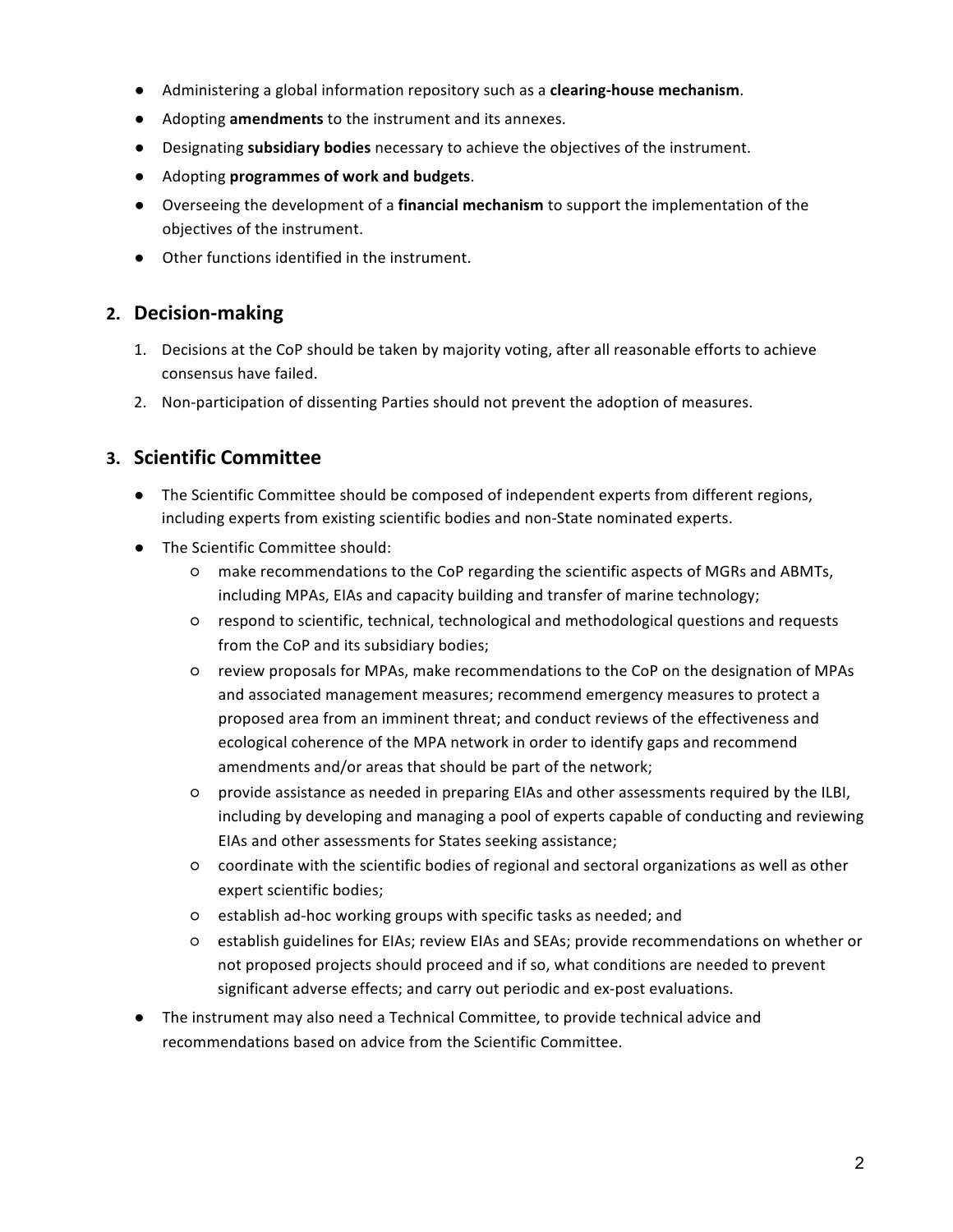### **4. Secretariat**

A permanent Secretariat for the ILBI should be established to provide administrative and logistical support; support States Parties in implementing the ILBI; convene meetings of the CoP and subsidiary bodies; liaise with and facilitate cooperation between States Parties, non-Parties, international and national bodies, and non-governmental organizations.

# **5. Compliance Committee**

A Compliance Committee should be established to: recommend cooperative measures for monitoring, control and surveillance, and enforcement; monitor compliance, identify non-compliant States Parties and non-Parties; recommend measures to facilitate implementation and compliance; and implement compliance functions relating to ABMTs, including MPAs, EIAs, capacity building and technology transfer and access and benefit sharing of MGRs.

## **6. Dispute settlement mechanism**

A strong dispute settlement mechanism is a vital component of compliance and implementation and essential to effective implementation of the new instrument.

- The dispute settlement mechanism under the new instrument should use and build on existing procedures provided under Part XV of UNCLOS.
- $\bullet$  Innovative dispute resolution procedures could also include fact-finding commissions<sup>1</sup> as well as accessible non-binding dispute resolution mechanisms.<sup>2</sup>
- The new Instrument should also allow for advisory opinions<sup>3</sup> by the International Tribunal of the Law of the Sea (ITLOS).

# **7.** Clearing-house mechanism

A clearing-house mechanism (C-HM) should be established to:

- provide a centralized information access point for the dissemination, sharing and coordination of knowledge (including traditional knowledge), data and information, and including access to evaluations and publications;
- support linkages and interoperability between existing C-HMs;

<sup>&</sup>lt;sup>1</sup> Article 5 of Annex VIII, special expert panel (*i.e.*, article 29 of the Fish Stocks Agreement, to resolve technical disputes, and conciliation mechanisms included in Part XV in articles 284, 297 and 298 of UNCLOS).<br><sup>2</sup> See also examples of recent dispute settlement facilitating governance and implementation: (i) The South Pacific

RFMO (SPRFMO) Convention Article 17 allows a party to object to a proposed measure, followed by examination by a Review Panel. This procedure has been successfully used so that necessary measures are not delayed but the objecting party has an avenue for its objections; and (ii) The Espoo Convention's Implementation Committee and the Aarhus Committee's Compliance Committee include innovative, non-confrontational and non-binding review provisions whereby problems can be identified and resolved collaboratively. The Espoo Convention also allows for the possibility of an Inquiry Commission.

<sup>3</sup> *See* https://www.itlos.org/jurisdiction/advisory-proceedings.